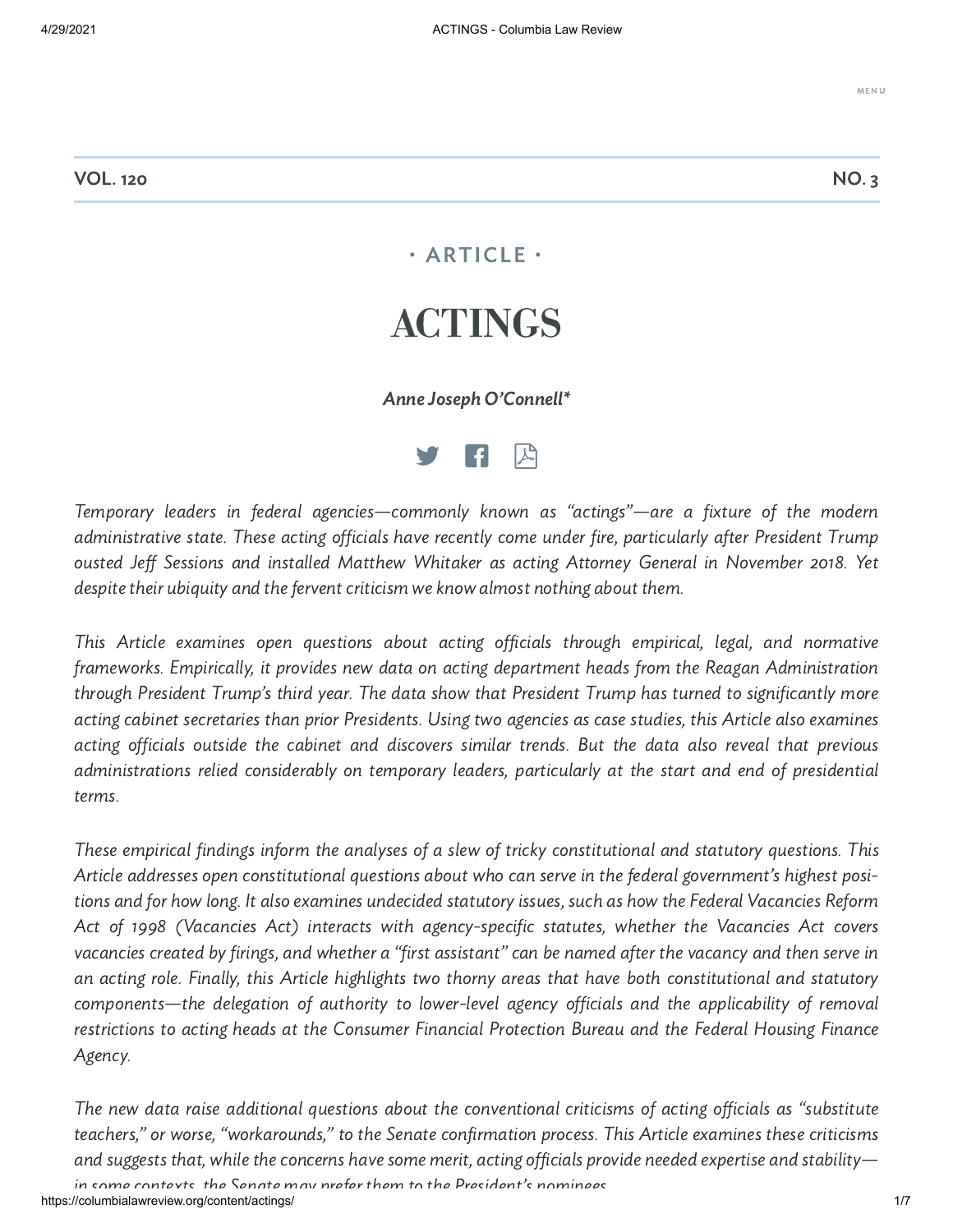In light of its empirical, legal, and normative findings, this Article then proposes several statutory fixes to change how the executive branch employs acting officials and delegations of authority in the face of staffing vacancies—balancing concerns over accountability and the need for the government to function.

Ultimately, this Article calls for thinking about actings and traditional appointees together. So many commentators have called for Congress to reduce the number of Senate-confirmed lower-level positions, mostly in agencies covered by the Vacancies Act. By largely ignoring temporary agency leaders, the forest may have been missed for the trees. Practically, by their prevalence, Presidents' extensive use of acting officials has achieved what Congress largely refuses to do.

The full text of this Article can be found by clicking the PDF link to the left.

\* Adelbert H. Sweet Professor of Law, Stanford Law School. This Article is dedicated to the loving memory of Elena Górriz, a friend and colleague, who died on November 1, 2019, at the age of forty-six. This project has benefitted tremendously from student and faculty feedback at the University of Pennsylvania Law School Public Law Workshop and the Berkeley Law Public Law Workshop and from faculty talks at Stanford Law School, William & Mary Law School, and the University of Virginia School of Law. I am thankful as well for the opportunities to present connected research to the Government Accountability Office and the Department of Justice's Federal Programs Branch. I am particularly grateful for detailed feedback from Daniel Ho, Aziz Huq, Ronald Levin, Nina Mendelson, Stephen Migala, Jennifer Nou, Daphna Renan, Bijal Shah, and Peter Strauss and for Twitter, email, or in person conversations with Thomas Berry, Eric Columbus, Walter Dellinger, Daniel Farber, Jill Fisch, Michael Herz, Christina Kinane, Marty Lederman, and Steven Vladeck. These interactions have shaped my interest in temporary leaders and this specific Article in fundamental ways. Mendelson is writing separately on these issues; her earlier scholarship on the potential benefits to acting leaders helped motivate this and ongoing research, and our many conversations about these topics have been critical to my thinking. Arielle Mourrain, Natalie Peelish, and the reference librarians at University of California, Berkeley, School of Law and Stanford Law School provided stellar research contributions, from tiny details to important substance. Amanda Chuzi and the editors of the Columbia Law Review rendered significant editorial assistance. In 2019, I was the lead consultant for an Administrative Conference of the United States project on acting officials and delegated authority. This Article has been written independently of that work, except where the ACUS Report (and related Recommendation) are referenced. The Report and this Article do not necessarily reflect the opinions, views, and recommendations of members of ACUS or its committees, except where formal recommendations of ACUS are cited.

# INTRODUCTION

President Trump has expressed deep affection for his nonconfirmed agency leaders. He came into the White House relying on "my generals." He now calls part of his leadership team "my actings." As he once explained to reporters: "I have 'acting' [sic]. And my 'actings' are doing really great . . . . I sort of like 'acting.' It gives me more flexibility."<sup>1</sup>

This Article examines temporary leaders in federal agencies—known colloquially as "actings." They are everywhere in the administrative state, and not just in the Trump Administration. We are quick to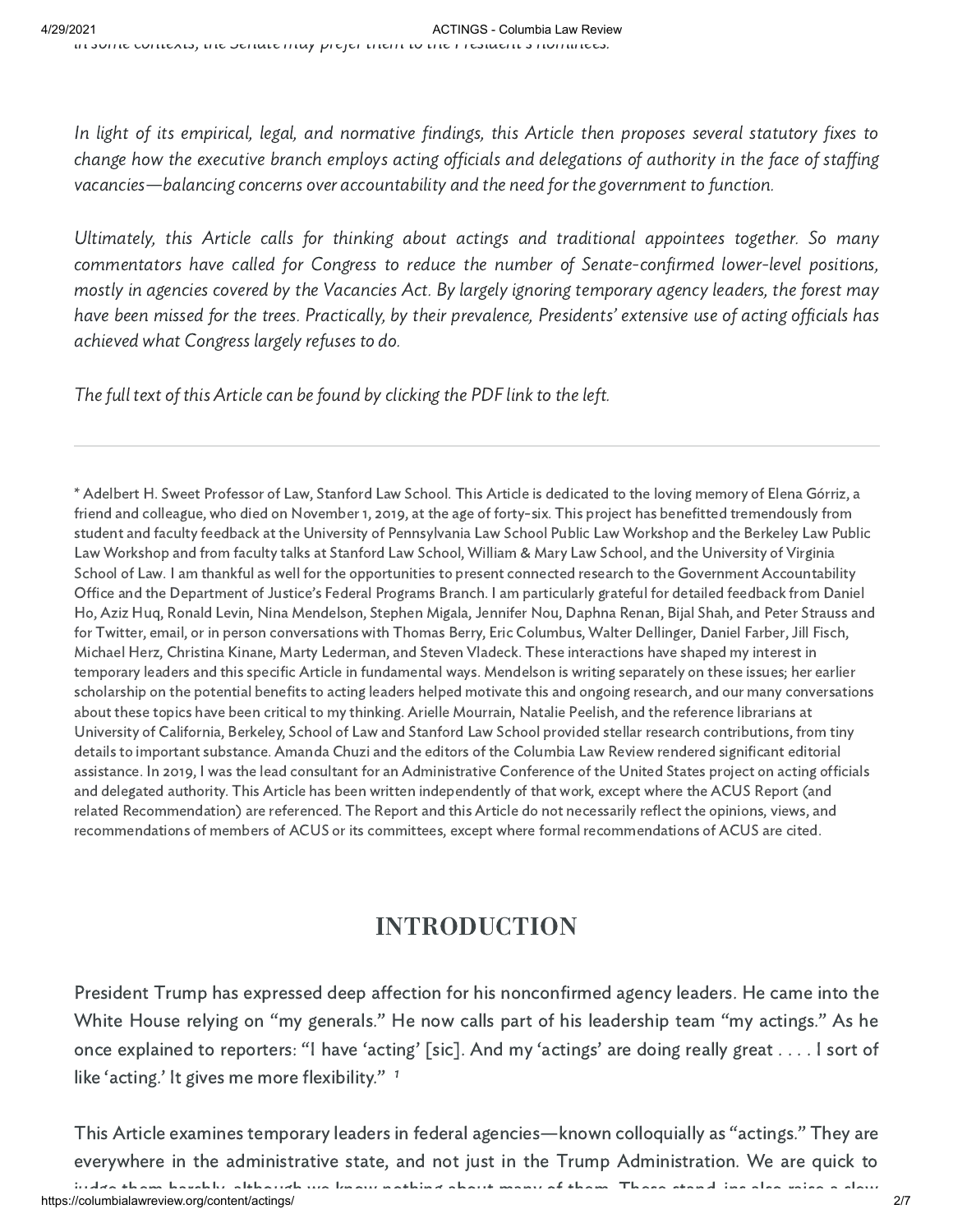#### 4/29/2021 ACTINGS - Columbia Law Review

judge them harshly, although we know nothing about many of them. These stand-ins also raise a slew of tricky constitutional and statutory questions, including some that have not been bandied about in the opinion pages of national newspapers.

President Trump did not always like his "actings." At the start of the Trump Administration, President Obama's Deputy Attorney General Sally Yates stayed on as acting Attorney General, intending to remain in the position until Jeff Sessions was confirmed. <sup>2</sup> President Trump, however, fired Yates after she refused to defend his first executive order that barred entry into the United States from certain Muslim-majority countries.<sup>3</sup> He then picked Dana Boente, another Obama appointee, to serve until Sessions was sworn in as Attorney General in February 2017.<sup>4</sup>

Just twenty-one months later, President Trump pressed Sessions to step down. <sup>5</sup> The President had long been angry with Sessions's recusal from the decision to appoint and oversee Special Counsel Robert Mueller to investigate Russian interference in the 2016 election. <sup>6</sup> Because of Sessions's recusal, confirmed Deputy Attorney General Rod Rosenstein assumed the role of acting Attorney General with respect to appointing and overseeing Mueller. 7 But when Sessions resigned, President Trump did not intend to let Rosenstein serve as the acting Attorney General for all matters. 8 Instead, he turned to the Federal Vacancies Reform Act of 1998 (Vacancies Act) and named Matthew Whitaker, Sessions's Chief of Staff (a non-Senate-confirmed position) as acting Attorney General. <sup>9</sup>

Likely because of the heightened attention on Mueller's investigation of President Trump's 2016 campaign, the Vacancies Act suddenly was thrown into the national spotlight.<sup>10</sup> Could there be an acting Attorney General who was not Senate-confirmed? (Here came the dueling op-eds. <sup>11</sup> ) The Vacancies Act permits it—under certain conditions—but some argued that the Act did not apply in light of the Attorney General Succession Act, and, even if the Vacancies Act did apply, the Constitution prohibits putting officials in cabinet-level positions without Senate confirmation. 12 Interestingly, Whitaker was not unique in his appointment. As this Article shows, acting cabinet secretaries have been drawn from non-Senate-confirmed ranks at least fifteen times since the start of President Reagan's Administration in 1981.<sup>13</sup>

Controversies over President Trump's use of acting officials have involved multiple agencies. About a year before Whitaker's selection, Richard Cordray resigned from his position as the first confirmed Director of the Consumer Financial Protection Bureau (CFPB). <sup>14</sup> Right before he left, Cordray named Leandra English as the agency's Deputy Director. <sup>15</sup> Under the Dodd-Frank Wall Street Reform and Consumer Protection Act of 2010, the deputy director "shall . . . serve" as the acting director of the Bureau if the director is absent or unavailable. <sup>16</sup> A few hours after Cordray stepped down, the White House designated Mick Mulvaney, the confirmed Director of the Office of Management and Budget (OMB), as the acting Director of the CFPB under the Vacancies Act. <sup>17</sup> Both English and Mulvaney turned up to work, each claiming to be the acting Director. <sup>18</sup> Mulvaney even brought donuts for the staff.<sup>19</sup> English filed suit, but eventually dropped the litigation.<sup>20</sup>

https://columbialawreview.org/content/actings/ 3/7 A few months later, President Trump fired Secretary of Veterans Affairs David Shulkin, naming Robert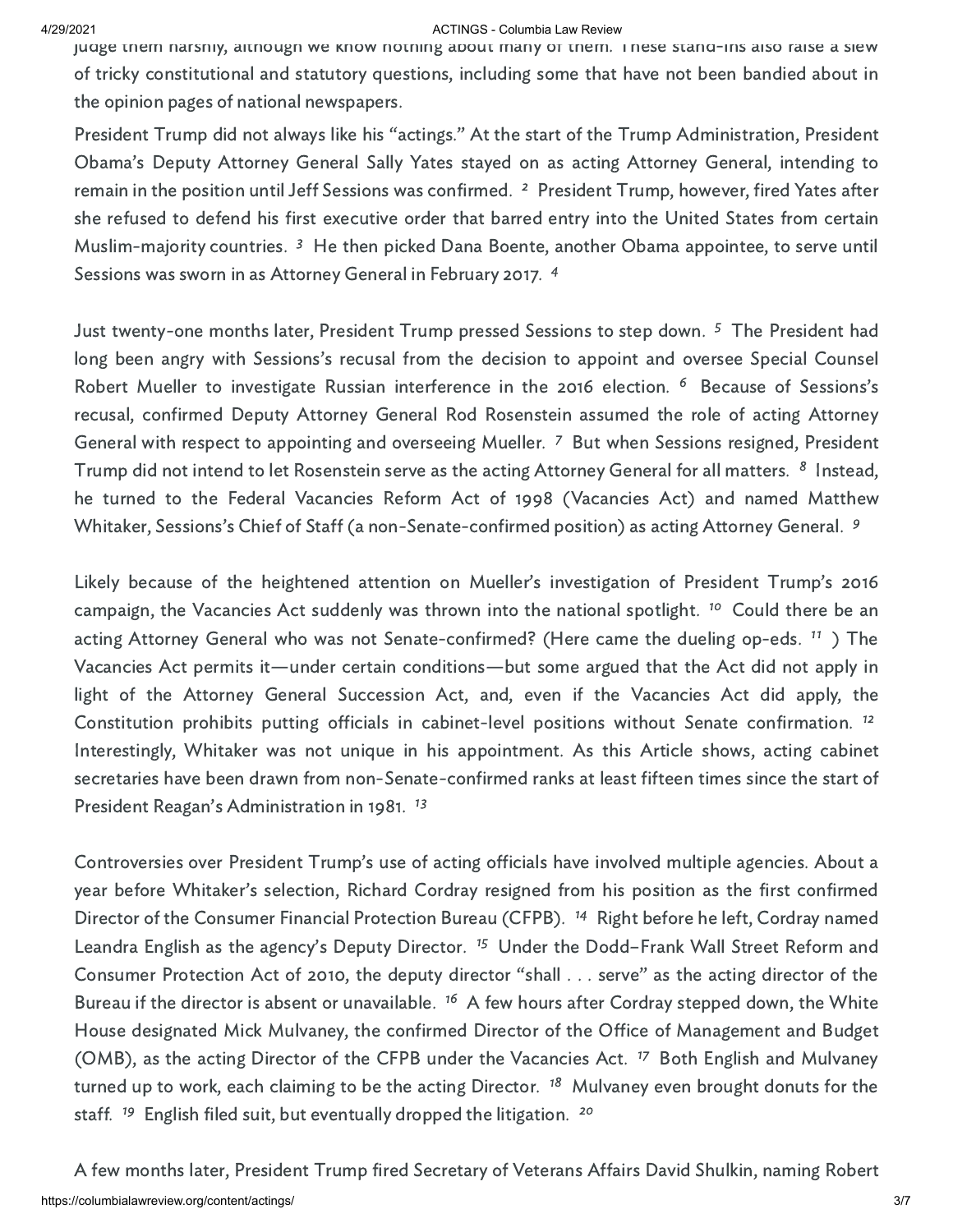#### 4/29/2021 ACTINGS - Columbia Law Review

Wilkie, a Senate-confirmed Assistant Secretary in the Department of Defense (DOD), as acting Secretary.<sup>21</sup> Veterans sued, claiming that the Vacancies Act does not apply to openings created by

firing.<sup>22</sup> That suit was also voluntarily dismissed.<sup>23</sup> President Trump seemed to like what he saw of Wilkie and nominated him for the permanent job. <sup>24</sup> Under the intricacies of the Vacancies Act, as recently interpreted by the Supreme Court, <sup>25</sup> Wilkie had to step down from his acting role while his nomination was pending. <sup>26</sup> Peter O'Rourke, a political appointee who, like Whitaker, had not been confirmed to any position, took over as acting Secretary until the Senate confirmed Wilkie. <sup>27</sup> (There were no op-eds on O'Rourke.)

More recently, James Mattis resigned as Secretary of Defense to protest the President's foreign policy decisions. In announcing his resignation, Mattis promised to stay until the end of February 2019—"a date that should allow sufficient time for a successor to be nominated and confirmed."<sup>28</sup> But President Trump, upset by Mattis's "stinging rebuke" in his widely distributed resignation letter, pushed him out earlier. <sup>29</sup> Under DOD's succession provision and the Vacancies Act, Deputy Secretary Patrick Shanahan—a former Boeing executive with no prior government or military experience—became the default acting Secretary. <sup>30</sup>

Shanahan's tenure marked the first time that DOD had an acting defense secretary for more than one day since the start of President George H.W. Bush's Administration when the Senate voted down John Tower's nomination. <sup>31</sup> By the time details of family violence surfaced during Shanahan's vetting process for the permanent job, <sup>32</sup> he had spent almost six months as acting Secretary, nearly three times William Howard Taft IV's service in 1989. <sup>33</sup> President Trump named Army Secretary Mark Esper to take Shanahan's place as acting Secretary of Defense and announced his intention to nominate Esper for the permanent role three days later. <sup>34</sup> As with Wilkie, Esper had to leave the acting position when the Senate formally received his nomination, bringing the third acting Defense Secretary that year and prompting expedited confirmation proceedings. <sup>35</sup>

When President Trump pushed out Department of Homeland Security (DHS) Secretary Kirstjen Nielsen in the spring of 2019, he intended to elevate Customs and Border Protection Director Kevin McAleenan to acting Secretary. <sup>36</sup> But President Trump failed to realize he had to also fire Undersecretary Claire Grady, who was next in line for acting Secretary under the agency's mandatory succession statute, which explicitly preempts the Vacancies Act. <sup>37</sup> Moreover, President Trump wanted to nominate former Virginia Governor Ken Cuccinelli for the permanent DHS Secretary role. <sup>38</sup> In late June, after Senate Republicans expressed concern about Cuccinelli's confirmation prospects, President Trump had Cuccinelli named to a new "first assistant" position—that of Principal Deputy Director of U.S. Citizenship and Immigration Services (USCIS)—so he could then take the reins as acting Director. <sup>39</sup> But it is not clear if someone named as first assistant after the vacancy occurs qualifies to serve under the Vacancies Act. 40

https://columbialawreview.org/content/actings/ 4/7 The leadership changes continue apace. <sup>41</sup> In some sense, President Trump's expressed adoration of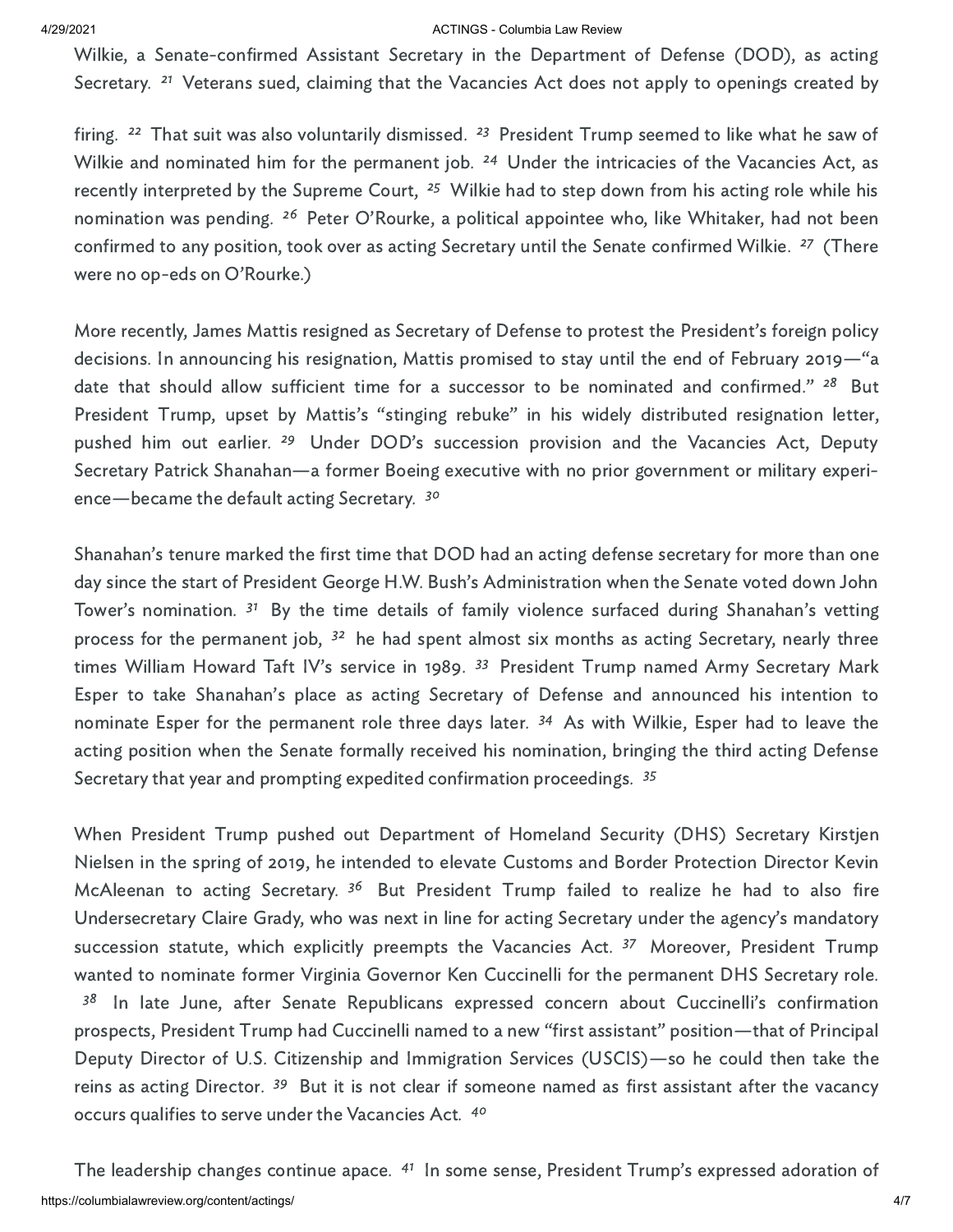#### A/29/2021 **ACTINGS** - Columbia Law Review

acting leaders exposed what had been previously unspoken: Modern Presidents rely heavily on acting officials. President Obama, for example, submitted far fewer agency nominations in his final two years

than other recent two-term Presidents, turning instead to acting leaders and delegated authority in many important agency positions. <sup>42</sup> But President Trump's use of such temporary leaders has been far more extensive and controversial than his predecessors'.

\* \* \* \*

Given the prevalence of acting officials (and delegations of authority when time limits on acting officials run out) in modern presidential administrations, it is necessary to take a comprehensive look at these acting officials (and those exercising delegated functions) and the infrastructure through which they serve. To that end, this Article has several goals.

First, descriptively, in Part I, this Article explains the intricacies of the 1998 Vacancies Act and how that Act interacts with both agency-specific succession statutes and internal agency delegation. Notably, acting officials and delegation function as near substitutes. Not all agencies can take advantage of the Vacancies Act or other statutory provisions for acting officials, however. Specifically, independent regulatory commissions and boards may be paralyzed if they lose their mandated quorum as they typically both lack access to acting officials and cannot rely on delegation.

Second, empirically, in Part II, this Article provides much-needed grounding of the prevalence of acting officials in federal agencies. Using new data, it shows that the use of acting officials for the federal government's most senior positions—in the cabinet and for heads of the Environmental Protection Agency (EPA) and Federal Aviation Administration (FAA)—has increased significantly under the Trump Administration. But this empirical study also demonstrates that previous administrations relied considerably on temporary leaders for these important jobs, particularly at the start and end of presidential terms. Moreover, it shows that these positions were sometimes not filled with anyone—for instance, when the generous time limits of the Vacancies Act ran out (as happened for the secretary of commerce role for several months during President Obama's Administration). It also provides some information on acting officials and delegated authority in lower-level Senate-confirmed positions, across administrations in the EPA and at one point in 2019 (a "snapshot") across all the cabinet departments.

Third, legally, in Part III, this Article considers a host of constitutional and statutory questions about temporary agency leadership. There are remarkably few cases addressing acting agency leaders or delegations of authority in the absence of acting or confirmed officials. There are open constitutional questions about who can serve in the federal government's highest positions (principal offices) and for how long—questions that the new data can speak to, in part. As noted above, there are also unresolved statutory issues about how the Vacancies Act interacts with agency-specific statutes, whether the

Vacancies Act covers firings, and whether a "first assistant" can be named after a vacancy arises and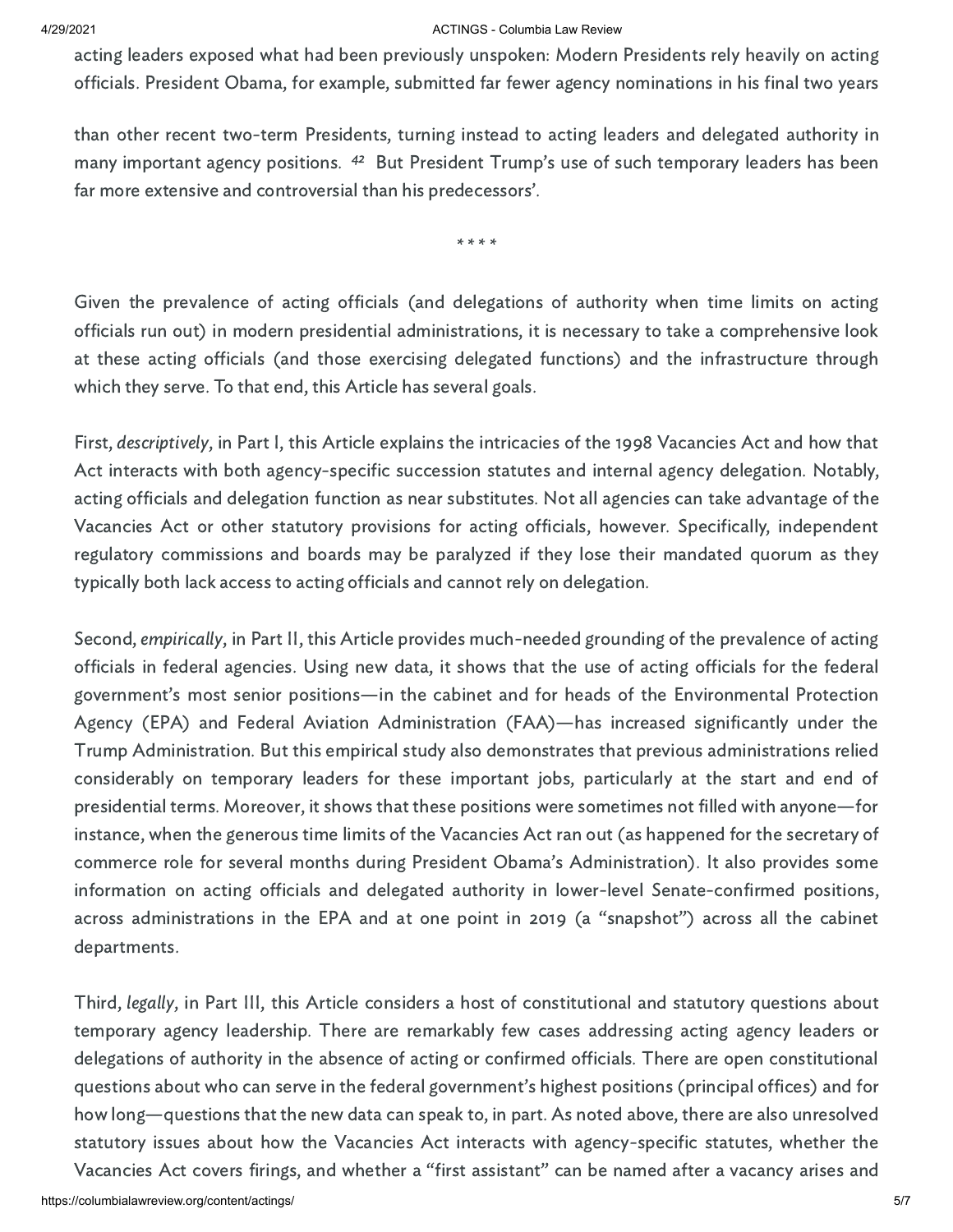then serve in an acting role.

Some issues have both constitutional and statutory dimensions. Delegations of authority from vacant positions to lower-level actors, which often fully substitute for acting officials, can raise both Appointments Clause and statutory authority concerns. In addition, acting officials made key decisions that underlie high-profile separation of powers challenges to the CFPB and the Federal Housing Finance Agency (FHFA), including one case the Supreme Court heard in March 2020. Those structural challenges target the removal protections on the agencies' leaders, which likely do not apply to acting officials. The presence of acting officials in those cases may therefore prevent resolution of the agencies' constitutionality.

Fourth, normatively, in Part IV, this Article challenges the conventional concern about acting officials: that acting leaders function as "substitute teachers," or worse, as "workarounds," to the political accountability embedded in the Senate confirmation process. In some contexts, acting officials provide needed expertise and stability. This Article tries to flesh out both the attractions and costs of acting leadership in the administrative state (compared to other options, such as recess appointments), from each political branch's perspective. The competing values and complex political incentives at stake preclude simple conclusions.

Finally, prospectively, in Part V, this Article tries to address some of the problems with acting leaders discussed in Parts III and IV by proposing politically feasible reforms to our current system that try to balance accountability and workability concerns. These reforms target, among other issues, the permissible types and tenures of acting officials, the interaction of relevant agency statutes and the Vacancies Act, and the scope and transparency of delegated authority in the absence of acting officials. In short, the reforms aim to reduce the legal ambiguity of the current Vacancies Act, restrict certain uses of acting officials and delegated authority while expanding others when formal nominations are pending, and improve public access to important information about these practices.

This Article concludes by calling on administrative law to pay attention not only to agency procedures but also to agency staffing, including temporary officials. These acting officials and delegations of authority are another key example of "unorthodox" practices and the President's growing role in the administrative state. <sup>43</sup>

One preliminary definitional issue seems in order. This Article distinguishes acting agency leaders from both confirmed and recess appointees. Even confirmed agency leaders, by nature of presidential elections or term limits, are temporary. These "in-and-outers," as Hugh Heclo called them, <sup>44</sup> serve, on average, only two-and-a-half years. <sup>45</sup> Recess appointees are temporary too, limited by the length of the relevant congressional session. <sup>46</sup> Some of the distinction is formalistic. The former have the "acting" title; the latter do not. More importantly, acting leaders have not gone through an appointments process delineated in the Constitution. Some of their similarities (and differences) are